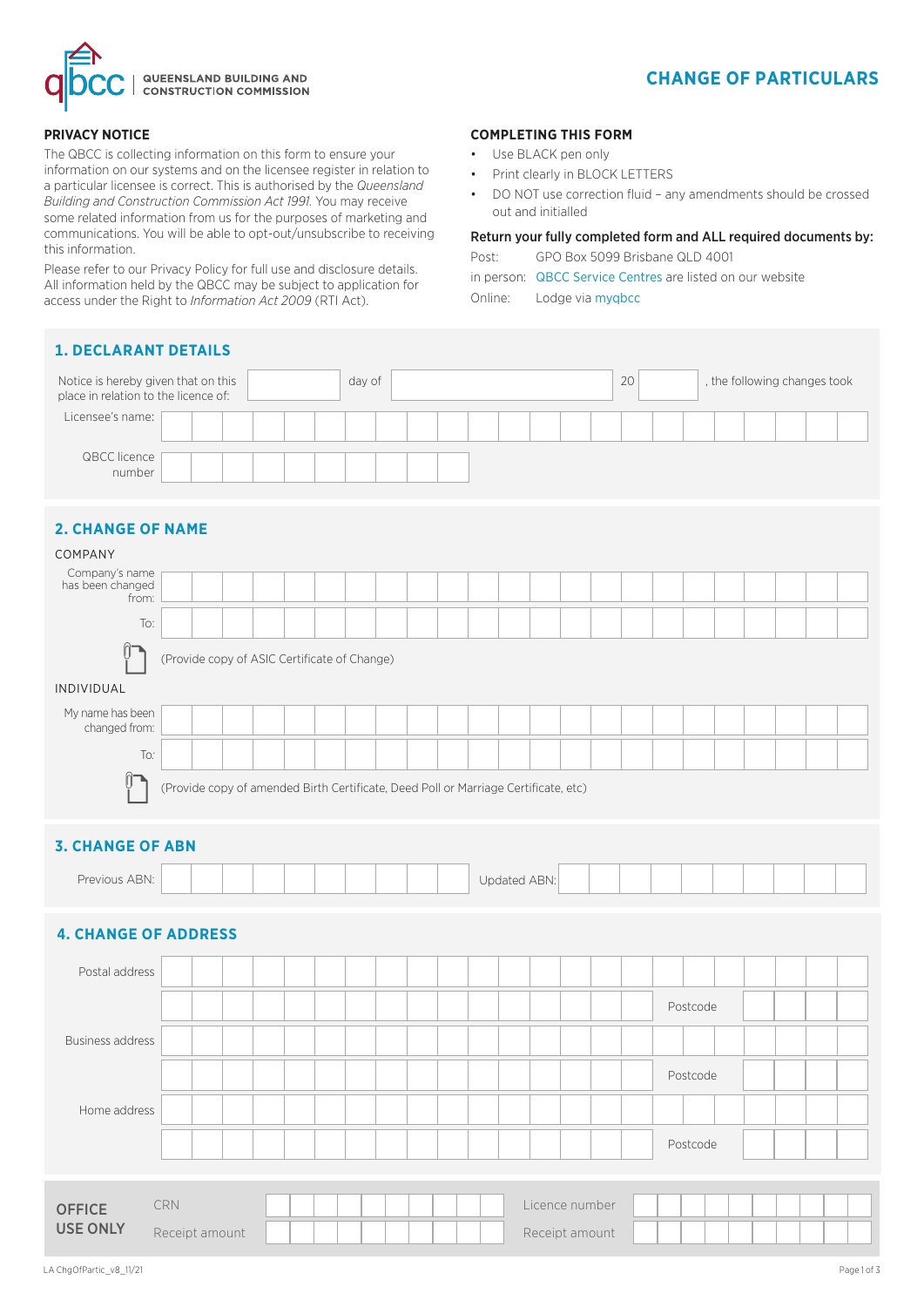

#### **5. CHANGE OF CONTACT NUMBERS**

| <b>Business</b><br>phone: |  |  |  |  |  | Home ph: |        |  |  |  |  |  |
|---------------------------|--|--|--|--|--|----------|--------|--|--|--|--|--|
| Mobile:                   |  |  |  |  |  |          | Phone: |  |  |  |  |  |
| Email:                    |  |  |  |  |  |          |        |  |  |  |  |  |

#### **6. CHANGE OF DIRECTOR DETAILS**

 $\sim$ 

| Directors:                                                                                                                                     |  |  |  |  |  |  |  |  |  |     |     |  |
|------------------------------------------------------------------------------------------------------------------------------------------------|--|--|--|--|--|--|--|--|--|-----|-----|--|
|                                                                                                                                                |  |  |  |  |  |  |  |  |  |     |     |  |
|                                                                                                                                                |  |  |  |  |  |  |  |  |  |     |     |  |
|                                                                                                                                                |  |  |  |  |  |  |  |  |  |     |     |  |
| Have you been known by any other names?<br>If you have ticked yes, you must provide full details of all previous names you have been known by. |  |  |  |  |  |  |  |  |  | Yes | No. |  |

#### **7. FIT AND PROPER**

Please complete this section if any circumstances have changed for an existing Director or you wish to appoint a new director to the Company. The QBCC regularly cross-checks information provided herein with external agencies, this information is available.

Have any directors, office holders, major shareholders, nominees, persons of influence or any intended business partner:

| i, ever become bankrupt or entered into a debt agreement under Part IX of the <i>Bankruptcy Act 1966</i> ?                                  | Yes | No. |
|---------------------------------------------------------------------------------------------------------------------------------------------|-----|-----|
| ii, ever entered into a composition, deed of arrangement or deed of assignment under Part X of the<br>Bankruptcy Act 1966?                  | Yes | No. |
| iii. been convicted of any criminal offence (excluding traffic offences) within the last 10 years?                                          | Yes | No. |
| iv. ever been convicted of an offence under the Corporations Act 2001 (Commonwealth)<br>section 596 (b) or $(c)$ ?                          | Yes | No. |
| v. had a pending or current court proceeding of any criminal offences (excluding traffic offences)<br>within the last 10 years?             | Yes | No. |
| vi. ever been disciplined by any Tribunal, Board, Commission or Authority in relation to building work?                                     | Yes | No. |
| vii, ever had a pending or current disciplinary proceeding by any Tribunal, Board, Commission or<br>Authority in relation to building work? | Yes | No. |
| ever been a:<br>• director;<br>• secretary;                                                                                                 | Yes | No. |

- shareholder; OR
- a person in a position to control or substantially influence a company's conduct or affairs
- within 12 months of a company being placed in receivership, administration, official administration, under a deed of company arrangement, in liquidation or wound up for the benefit of creditors?

If you have ticked YES to any of these questions, you MUST provide copies of all relevant documentation.